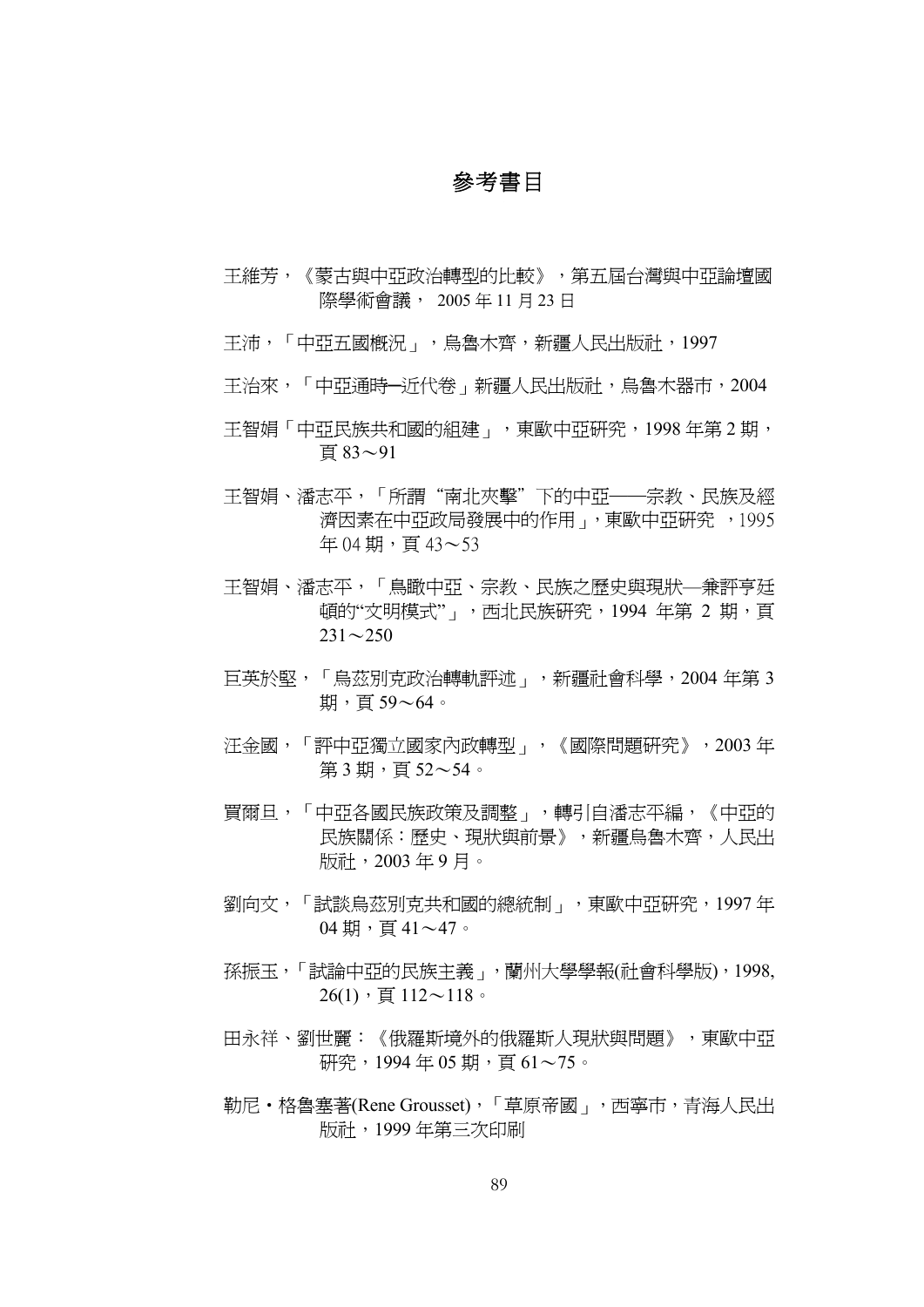- 闕旭淇,「中亞五國與俄羅斯之安全合作關係(1992~2001)」國立政治 大學俄羅斯研究所,碩士論文,台北市,民 91。
- 列寧全集,「第三十九卷」,中共中央馬克斯恩格斯列寧斯達林著作 編譯局(編), 北京:人民出版社 2 版,1986。
- 于蕙清,「蘇聯的解體:民族主義因素之研究」,博士論文,國立中 山大學,民 91。
- 蕭瓊英,「波羅的海三國中俄羅斯人地位的轉變—蘇聯解體前後的比 較分析」,國立政治大學俄羅斯研究所碩士論文,民 91。
- 趙常慶 主編,「中亞五國槪論」,北京:中國社會科學院東歐中亞研 究所,1998 年。
- 常慶,「中亞五國獨立以後政治經濟形勢述評」,《東歐中亞研究》 1996 年第 6 期,頁 74~79。
- 趙竹成,中亞的「俄羅斯人問題」,歷史月刊,1998年 03月號,頁  $51~57$
- 邢廣程,「崛起的中亞」,香港:三聯書店,1993 年。
- 陳聯壁,「中亞五國民族關係問題」,東歐中亞研究 2001 年第 3 期, 頁 42~47。
- 歐陽承新,「百年動盪話中亞——蘇聯解體後的民族問題探源」,歷史 月刊, 1998年03月號, 百34~43。
- 劉昫,「舊唐書」,收入楊家駱 主編,「中國學術類編,舊唐書」第 二冊,台北市:鼎文書局,民國 68 年 12 月。
- 項英杰 等著,「中亞:馬背上的文化」, 台北市:淑馨,民 85。
- 馬大正、馮錫時編,「中亞五國史綱」,新疆:新疆人民出版社,2000 年。
- 傅仁坤〈當前中亞五國政經現況與展望〉「神秘豐富的國度—中亞政 治、經濟、文化」,2002 年。
- Hanks, Reuel R., *A separate space?: Karakalpak nationalism and devolution in post-Soviet Uzbekistan*, Europe-Asia Studies, Abingdon, 2000, Vol.52, Iss. 5, pp. 939~945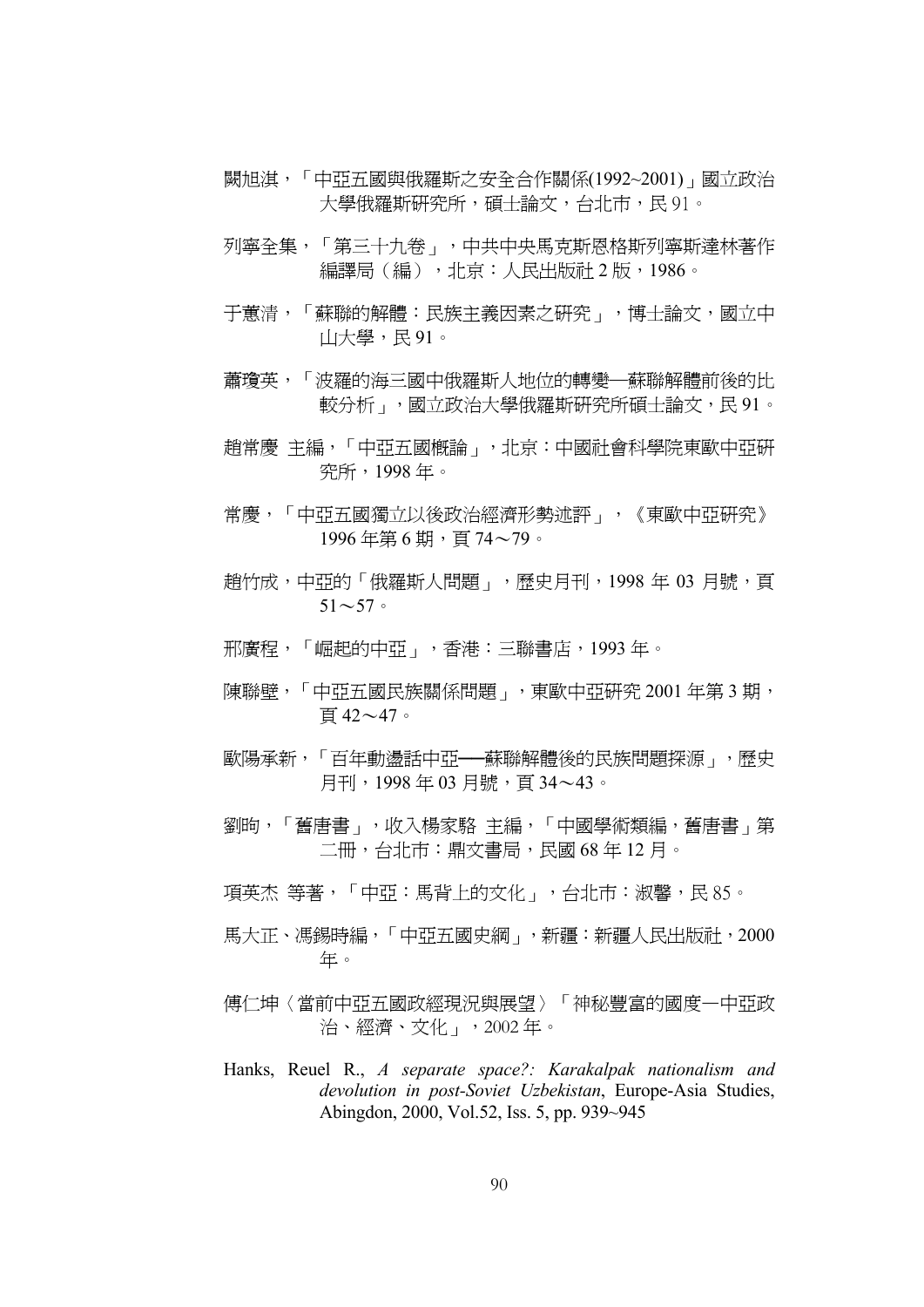- Anderson, Benedict, "Imagined Communities, Reflection on the origin and Spread of Nationalism", (Rev. ed.) Verso, 1991
- Bell, J., *Redefining national identity in Uzbekistan: symbolic tensions in Tashkent's official public landscape,* Ecumene; 1999, Vol. 6 Issue 2, pp. 183-213
- Annette Bohr, *The Central Asian States as Nationalising Regimes*, from Graham Smith et al (eds.), *Nation-building in the Post-Soviet Borderlads*, Cambridge University Press, 1998
- Canfield, Robert L. Turco-Persia in Historical Perspective, Cambridge University Press, 1991
- Carlisle, Kathleen Bailey, *Clan and Politics in Uzbekistan,* Ph. D. Dissertation, Boston College, 2001
- Curtis, Glenn E. ed., *Kazakstan, Kyrgyzstan, Tajikistan, Turkmenistan, and Uzbekistan: Country Studies*, Washington, D.C. : Federal Research Division, Library of Congress, 1997
- Edgar, Adrienne Lynn, *The Creation of Soviet Turkmenistan, 1924-1938,*  Doctoral Dissertation, University of California, Berkeley, 1999
- Fragner, Berg G., *'Soviet Nationalism': An Ideological Legacy to the Independent Republics of Central Asia,* in: E.J. Zurcher and W. van Schendel (eds), *Identity Politics in Central Asia and Muslim World*, London, I.B. Tauris, 2001, pp. 13-33.
- Gellner, Ernest, *Nations and Natonalism,* Cornell University Press, 1983.
- Gleason, Gregory, *The Central Asian States, Discovering Independence*, Westview Press, 1997
- Harmatta, Janos, *History of Civilization of Central Asia, Vol. II, the Development of Sedentary and Nomadic Civilizations: 700 B.C. to A.D. 250,* Paris: UNESCO Publishing, 1996.
- Hunter, Shireen T., *Uzbekistan: An Overview,* UNHCR Emergency & Security Service, Writenet Paper No.5, June 2002
- Huskey, Gene, *Kyrgyzstan: The Politics of Frustration,* in Ian Bremmer and Ray Taras, eds, New States, New Politics: Building the post-Soviet Nations, Cambridge: Cambridge University Press, 1993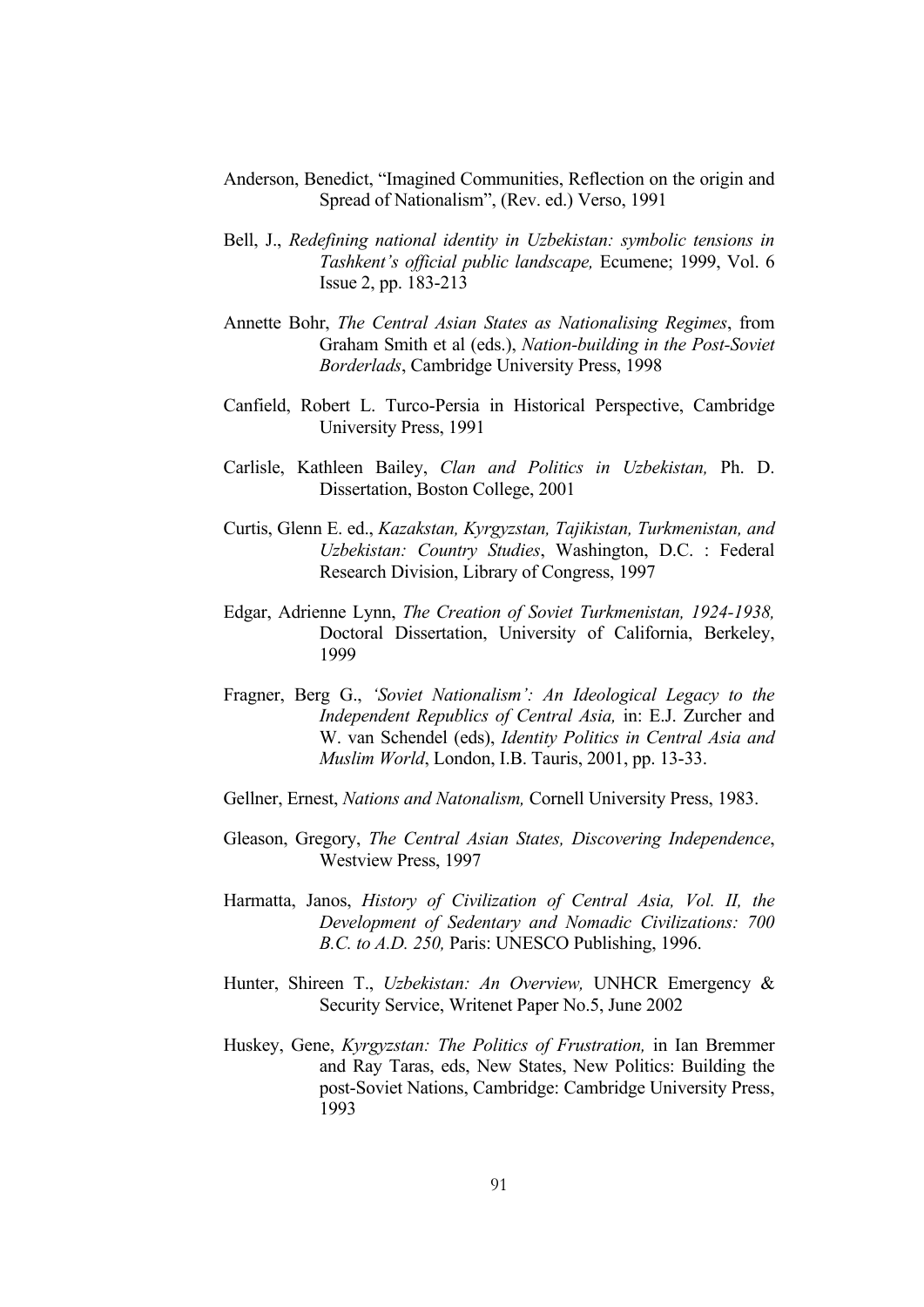- Karimov, Islam, *Uzbekistan on the Threshold of the Twenty-Frist Century,* Richmond, Curzon Press, 1997
- Karimov, Islam, *Uzbekistan- The Road to Independence and Progress,* Tashkent, 1992
- Kolarz, Walter, *Russia and Her Colonies,* New York: Frederick A. Praeger, 1952.
- Kubicek, Paul, "Authoritarianism in Central Asia: Curse or Cure?", Third World Quarterly, Vol. 19 Is.1, London 1998, pp. 29-44
- Lenin, V. I. *Declaration Of Rights Of The Working And Exploited People*  Lenin's Collected Works, Progress Publishers, Moscow, Volume 18, 1972, http://www.marxists.org/archive/lenin/works/1918/jan/03.htm
- Litvinsky, B. A. (eds), *History of Civilizations of Central Asia, Volume III, The Crossroads of civilizations: A.D. 250 to 750*, Paris: UNESCO Publishing, 1996.
- March, Andrew F., *The Use and Abuse of History: 'national ideology' as transcendental object in Islam Karimov's 'ideology of national independence',* Central Asian Survey, 2002, 21(4), p. 371-384
- Markowitz, Lawrence P., *State, Society and Identity in Uzbekistan: Differentation Among Ferghana Valley Uzbeks* MA Thesis, American University, 1998.
- Memiş, Ekrem, *Eski Çağda Türkler*, Çizgi Kitabevi, Konya, 2002
- Nimni, Ephraim, *Nationalist multiculturalism in late imperial Austria as a critique of contemporary liberalism,* Journal of Political Ideologies, 1999, Vol. 4 Issue 3, pp. 289-314.
- Martha B. Olcott, Kazakhstan: A Republic of Minorities, in Ian Bremmer and Ray Taras, eds, Nations and Politics in the Soviet Successor States, Cambridge: Cambridge University Press, 1993.
- Rahimov, Mirzohid & Urazaeva, Galina, *Central Asian Nations & Border Issues*, Conflict Studies Research Centre, Central Asian Series 05/10, March 2005, www.da.mod.uk/CSRC/documents/ CentralAsia/05(10)-MRandGU.pdf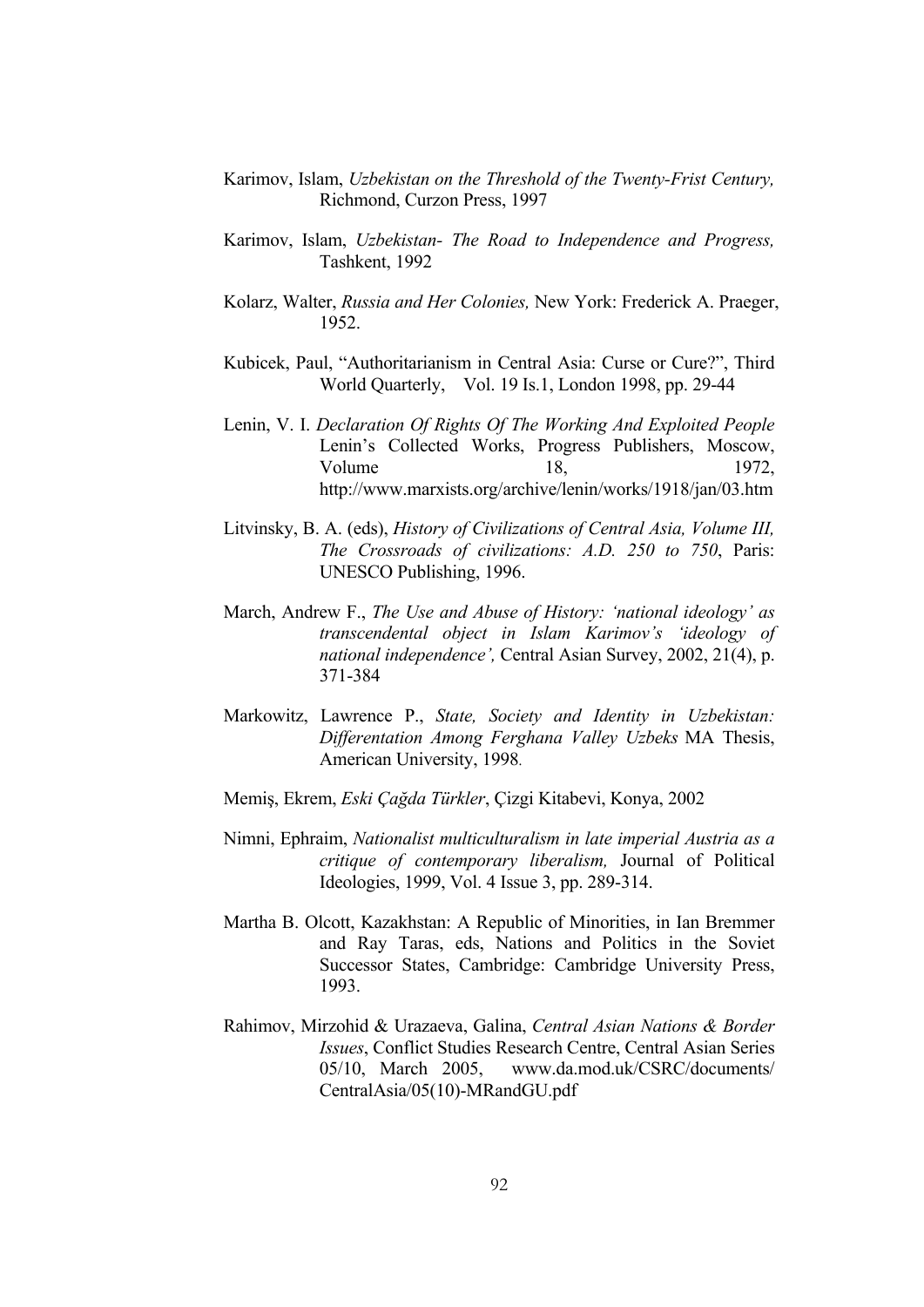- Roy, Olivier, *La nouvelle Asie centrale ou la fabrication des nations,* (Edition du Seuil, 1997), Translated to Turkish by Mehmet Morali, *Yeni Orta Asya,* Metis Yayinlari, Istanbul, 1997.
- Saray, Mehmet, *Buhara (Özbek) Hanlığı,* Ankara Üniversitesi Rektörlüğü Yayınları, No.68, Tarihte Türk Devletleri II, Ankara, 1987.
- Saray, Mehmet, *Hive Hanlığı*, Ankara Üniversitesi Rektörlüğü Yayınları, No.68, *Tarihte Türk Devletleri II,* Ankara, 1987.
- Stalin, J. V., *The Immediate Tasks of the Party in the National Question,*  Pravda, No. 29, February 10, 1921, p. 24., http://www.marx2mao.com/Stalin/ITNQ21.html#NOTES
- Stalin, J. V., *Marxism and National-Colonial Question,* Stalin Works, Foreign Languages Publishing House, Moscow, 1954, Vol. 2, p. 307, http://www.marx2mao.com/Stalin/MNQ12.html
- Svat Soucek, A History of Inner Asia, Cambridge, Cambridge University Press, 2000
- Tishkov, Valery, Ethnicity, Nationalism and Conflict In and After The Soviet Union, The Mind Aflame, Sage Publications, 1997
- Victor Zaslavsky, "Success and Collapse: Traditional Soviet Nationality Policy", in I. Bremmer, R. Taras (ed.),"Nations and Politics in the Soviet Successor States", Cambridge University Press, 1993.
- Zenkovsky, Serge A. *Pan-Turkism and Islam in Russia*, (Cambridge University Press, 1967), Translated to Turkish by İzzet Kandemir, *Rusya'da Pan-Türkizm ve Müslümanlık*, Üçdal Neşriyat, İstanbul, 1983.
- Freedom House, "Country Reports: Uzbekistan (2005)", http://www.freedomhouse.org/templatecfm?page=47&nit=38 4&year=2005
- Open Society Institute Forced Migration Projects, Meskhetian Turks: Solutions and Human Security, http://www2.soros.org/fmp2/html/mesktwo.html
- US State Department, *Country Reports on Human Rights Practices 2003,* Released by the Bureau of Democracy, Human Rights, and Labor, February 25, 2004, http://www.state.gov/g/drl/rls/hrrpt/2003/ 27873.htm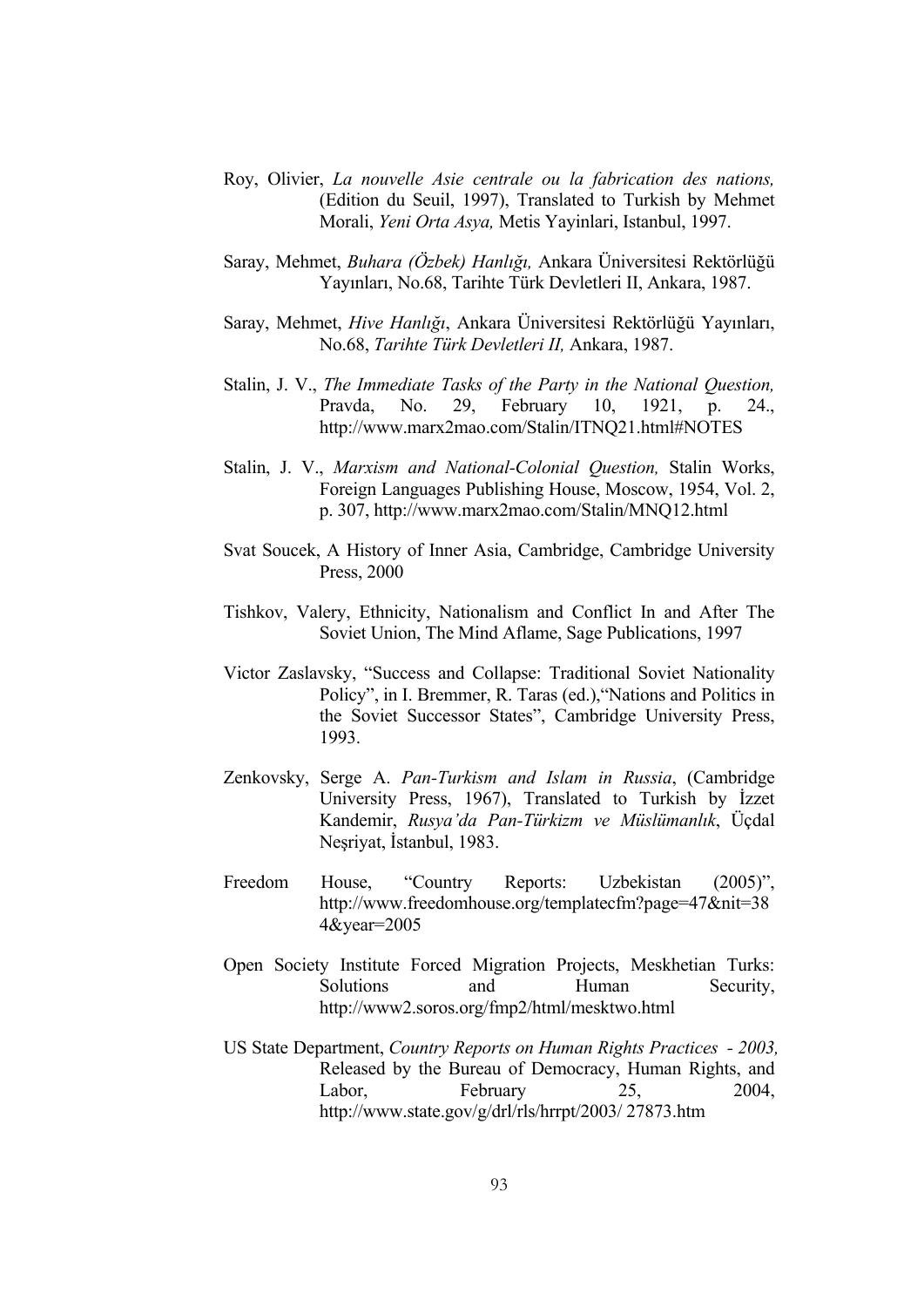- US State Department, *International Religious Freedom Report 2005 Uzbekistan,* the Bureau of Democracy, Human Rights, and Labor, 2005, http://www.state.gov/g/drl/rls/irf/2005/51590.htm
- UN Economic and Social Council, Implementation of the International Convenant on Economic, Social and Cultural Rights, Initial reports submitted by States parties under articles 16 and 17 of the Covenant, Addendum UZBEKISTAN, 14 April 2004, http://www.ecoi.net/pub/hl611\_uzbekistan.pdf,
- CIA, *The World Factbook*, http://www.cia.gov/cia/publications/factbook/
- Constitution of the Republic of Uzbekistan, http://www.umid.uz/Main/Uzbekistan/Constitution/ constitution.html
- 清雲科技大學中亞研究所網址: http://w3.cyu.edu.tw/centralasia/ chinese/1\_1.htm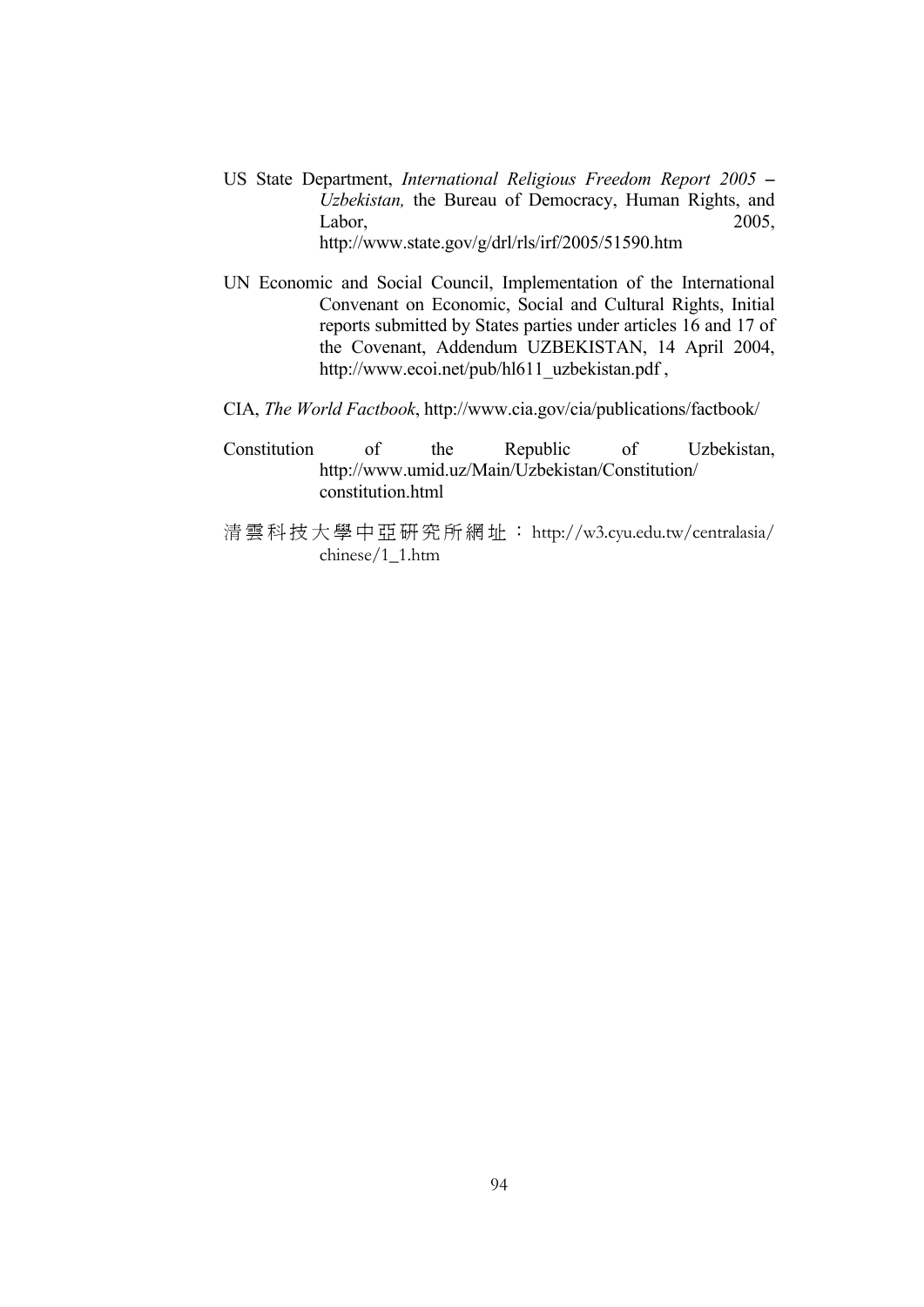## 附件:哈薩克歷史發展大事年表

## 西元前:

|       | *塞種人。                      |
|-------|----------------------------|
| 989年  | *周穆王爲求長生不死藥,從陝西出發,翻過帕米     |
|       | 爾高原。直抵中亞地區。會見西王母。          |
| 558年  | *波斯王居魯士在位(558-529),控制中亞地區。 |
| 530年  | *撒馬爾罕建城。                   |
| 514年  | *列寧納巴德建城                   |
| 329年  | *亞歷山大進兵中亞,南下印度。            |
| 312年  | *塞琉古建立自己的王國(即條吏,312-64)    |
|       | *西元第二世紀中國史料開始記載鳥孫,有學者認     |
|       | 爲鳥                         |
|       | 孫印哈薩克之對音。                  |
| 250年  | *狄奧多德據阿富汗北部建立巴克特里亞(大夏)     |
|       | 政權。                        |
| 247年  | *阿薩息斯建立帕按亞帝國(安息,247-226)。  |
| 138年  | *月氏遷入大夏。                   |
| 139年  | *張騫第一次出使西域。                |
| 105年  | *漢與鳥孫和親。                   |
| 104年  | *李廣利伐大宛。                   |
| 72年   | *漢軍與鳥孫共擊匈奴。                |
| 36年   | *漢朝官員甘延壽、陳湯帶兵攻入塔拉斯城, 殺匈    |
|       | 奴郅支單于。                     |
| 17年   | *建塔什干城。                    |
| 西元後:  |                            |
| 45年   | *貴霜第二代王問骨疹即位,其父丘就卻於一世紀     |
|       | 初在中亞建國。                    |
| 227年  | *波斯滅安息。                    |
| 420年  | *嚈噠 (白匈奴)侵擾波斯邊境。           |
| 436年  | *中國北魏派董琬、高明出使西域。           |
| 456年  | *嚈噠滅貴相王朝。                  |
| 495 年 | *嚈噠入侵西北印度。                 |
| 520年  | *中國取經者宋雲、僧惠生經過嚈噠見其強盛狀。     |
| 528年  | *嚈噠派使者向北魏通好。               |
| 567年  | *突厥與波斯滅嚈噠。                 |
| 571年  | *穆罕默德誕生。                   |
| 589年  | *波斯薩珊王朝科斯洛埃斯二世即位。(589 一    |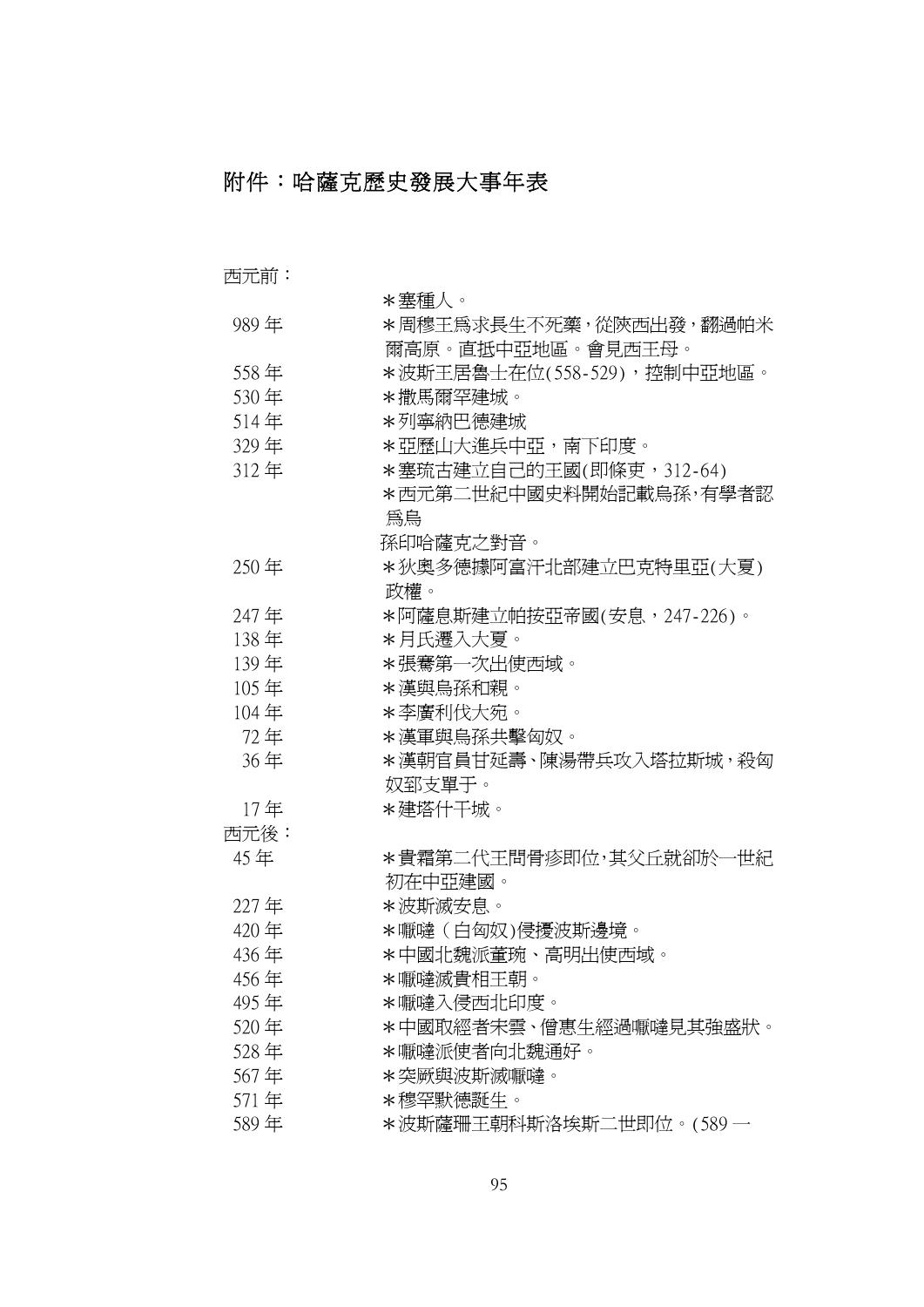|       | 628)                                         |
|-------|----------------------------------------------|
| 629年  | *唐玄奘出發至中亞取經。                                 |
| 630年  | *唐平東突厥。                                      |
|       | *穆罕默德占領麥加大食帝國建立。                             |
| 642 年 | 大食大破波新軍,薩珊王朝亡。                               |
| 646年  | *玄奘寫成大唐西域記。                                  |
| 651年  | *波斯薩珊王朝耶斯提澤德三世在中亞被殺。                         |
|       | *大食派遣使者到唐,伊斯蘭教傳入中國。                          |
| 657年  | *唐減西突厥。                                      |
| 673年  | *阿拉伯大食開始大舉進攻中亞。                              |
| 677年  | *西突反叛・王方翼等往平之・事後築碎葉城。                        |
| 680年  | *伊斯蘭教分爲什葉派和遜尼派。                              |
| 701年  | *大食軍侵入印度。                                    |
| 713年  | *大食侵入中亞布哈拉、撒馬爾罕等城。                           |
| 717年  | *哈里發奧馬爾二世規定,信仰伊斯蘭教的人可以                       |
|       | 冤交人丁稅。大批佛教徒改信伊斯蘭教。                           |
| 719年  | *唐國、石國等因受大食侵略向唐請援。                           |
| 751年  | *高仙芝率兵至石國平亂,大敗於寒拉斯。中國造                       |
|       | 紙術經中亞西傳。                                     |
| 763年  | *高仙芝部下杜環被俘,在中亞、西亞和地中海沿                       |
|       | 岸等地流浪十二年後,乘船回國。                              |
| 776年  | *中亞布哈拉一帶蒙面者起義。                               |
| 815年  | *波斯遺族據呼羅珊復國。                                 |
| 819年  | *哈里發馬蒙任命波斯薩珊王朝後代為錫爾河、阿                       |
|       | 姆河諸城總督。                                      |
| 833年  | *哈里發馬蒙死,弟穆達西木即位,開始任用突厥                       |
|       | 人爲待衛官兵,突厥人開始漸握實權。                            |
| 842 年 | *大食阿拔斯王朝封突厥將領阿史那爲蘇丹。                         |
| 867年  | *蘇法爾王朝在中亞建立王朝・占波斯大部分。                        |
| 874年  | *波斯薩曼王朝建立(874~999),都布哈拉。                     |
| 900年  | *波斯薩曼王朝滅蘇法雨王朝・完全占有中亞西                        |
|       | 部。                                           |
| 962年  | *波斯薩曼王朝大將突厥人薩布克特勒在阿富汗                        |
|       | 建立哥疾寧王朝(962~1186)。<br>*塞爾柱土耳其開始強大,打敗哥疾寧,占領呼羅 |
| 1037年 | 珊建都尼沙不兒。                                     |
| 1090年 | *亦思馬因派(暗投派)開始於中亞出現。                          |
| 1092年 | *塞爾柱土耳其分裂,各地首長割地稱雄。                          |
| 1124年 | *耶律大石建西遼。                                    |
| 1150年 | *突厥廓爾王朝滅哥疾寧。                                 |
|       |                                              |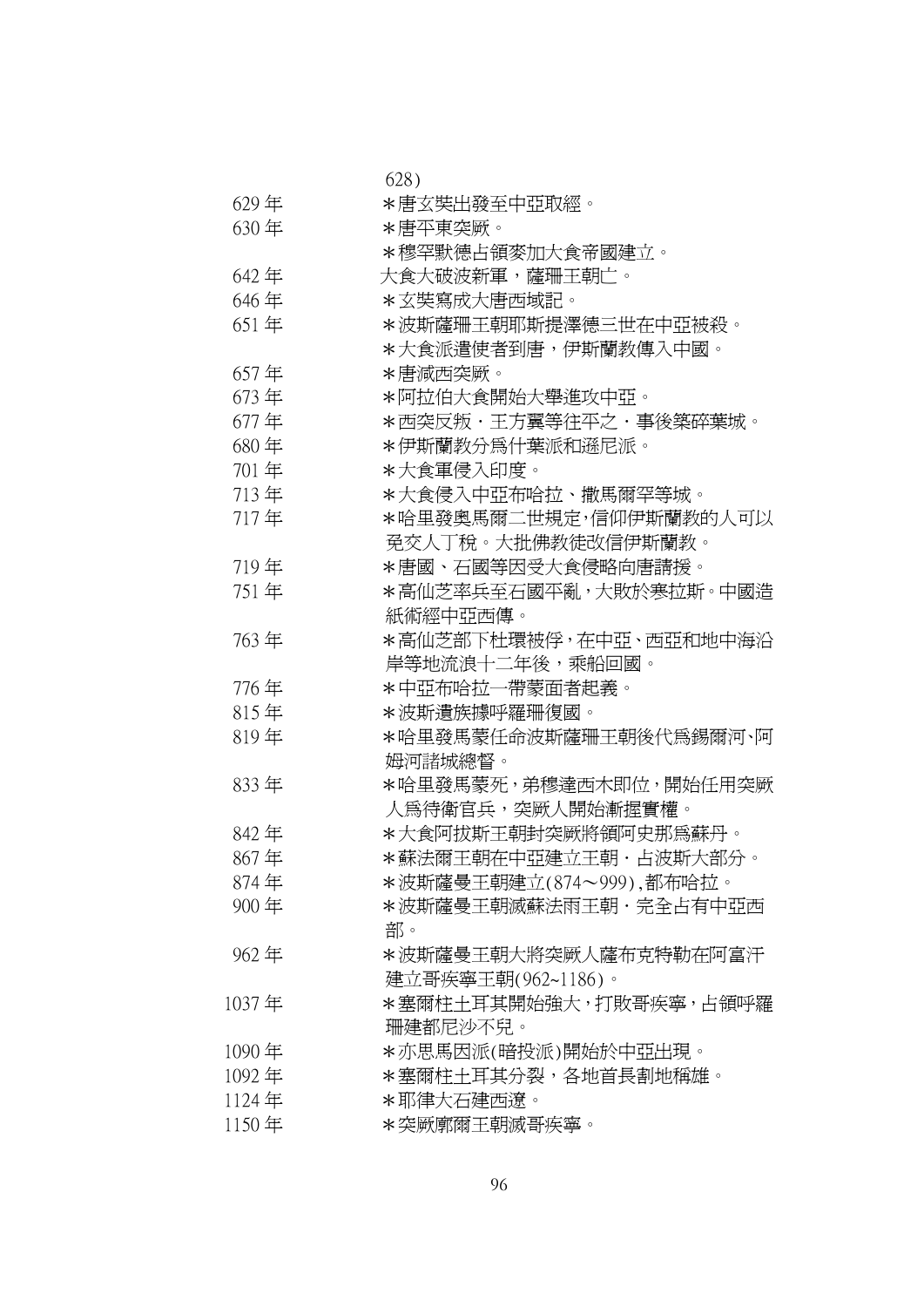| 1194年 | *花剌子模攻入巴格達城,滅塞爾柱土耳其。         |
|-------|------------------------------|
| 1200年 | *花剌子模摩訶未即位。(1200 一 1222)     |
| 1206年 | *花剌子模滅廓爾王朝。                  |
| 1211年 | *乃蠻滅西遼。(或云 1201 年)           |
| 1219年 | *成吉思汗西征。                     |
| 1222年 | *蒙古滅花剌子模。                    |
| 1224年 | *蒙古征服康里。                     |
| 1235年 | *拔都西征。                       |
| 1243年 | *建欽察汗國。                      |
| 1256年 | *旭烈兀征服波斯,滅木剌夷。               |
| 1258年 | *建伊兒汗國。                      |
| 1288年 | *鄂圖曼土耳其帝國建立。                 |
| 1356年 | *哈薩克進攻馬維蘭那合爾。                |
| 1369年 | *帖木兒帝國興起於撒馬爾罕。               |
| 1370年 | *帖木兒自稱爲成吉思汗繼承人,察合台汗國君        |
|       | 主。                           |
| 1386年 | *帖木兒征服波斯滅伊兒汗國。               |
| 1403年 | *西班牙王國,使節克拉維的至撒馬爾罕,目睹當       |
|       | 時繁華景象。                       |
| 1405年 | *帖木兒亡。                       |
| 1414年 | *明朝使臣陳誠出使中亞哈烈國               |
| 1437年 | *喀山汗國形成。                     |
| 1456年 | *白帳汗國牧民向東遷徙,建立哈薩克汗國          |
| 1472年 | *俄羅斯伊凡三世改稱「沙皇」。              |
| 1500年 | *鳥茲別克昔班尼佔領撒馬爾罕               |
| 1509年 | *昔班尼汗進攻哈薩克部                  |
| 1518年 | *哈薩克哈斯木汗死,密馬什汗即位(1518―1523)  |
| 1552年 | *俄國攻滅喀山汗國                    |
| 1580年 | *哈薩克阿克納劄爾死,希蓋汗即位             |
| 1581年 | *阿不都拉汗征服土耳其斯坦,哈薩克希蓋汗向其       |
|       | 朝見                           |
| 1583年 | *哈薩克希 gai 汗死,其子捷維克利繼位        |
| 1586年 | *哈薩克捷維克利汗進攻河中                |
| 1594年 | *哈薩克捷維克利汗通使 yu 俄             |
| 1612年 | *伊瑪姆・庫裏汗北攻上耳其斯坦的哈薩克人與喀       |
|       | 爾木克人                         |
| 1635年 | *哈薩克額什木汗與準噶爾巴圖爾洪台吉作戰         |
| 1680年 | *哈薩克頭克汗即位(1680 ― 1718),哈薩克開始 |
|       | 分爲三個玉茲                       |
| 1717年 | *俄羅斯第一次向中亞進軍                 |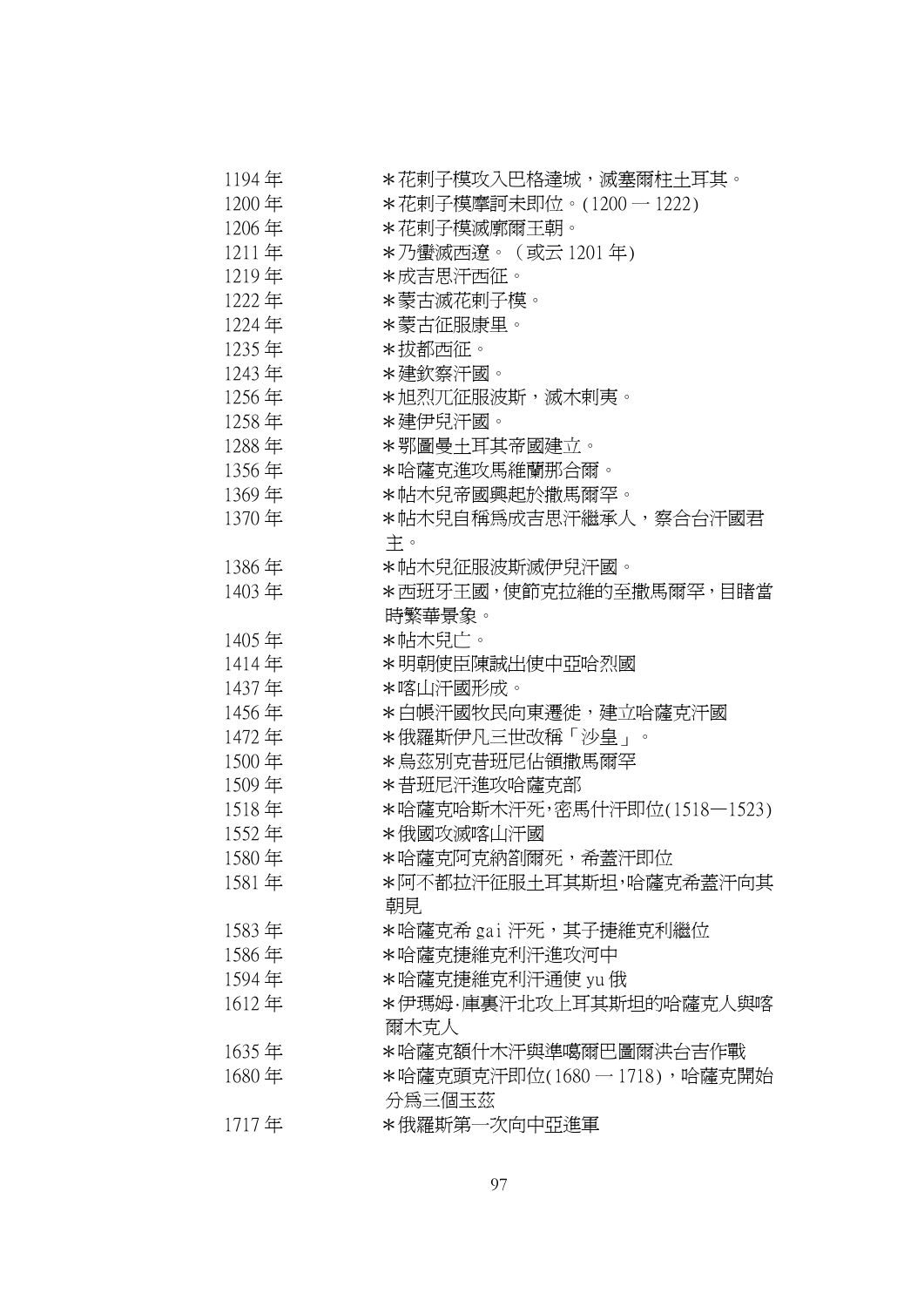| 1720年  | *建成西伯利亞要塞線。自 1586 年開始建成秋明   |
|--------|-----------------------------|
|        | 哨所起至1720年形成西伯利亞要塞線先後建立      |
|        | 了:托博爾斯克(1587)、廖佐夫(1593)、塔拉和 |
|        | 蘇古爾特(1594)、納雷姆(1596)、鄂木斯克   |
|        | (1717)、帕洛夫達和塞米巴拉金斯克(1718)、亞 |
|        | 梅舍沃及鳥斯季卡緬諾哥爾斯克(1720),全線約    |
|        | 長一千六百公里左右,由於這些哨所都是沿著額       |
|        | 爾濟斯河建立,所以人稱爲「額爾濟斯河要塞        |
|        | 線」。                         |
| 1722年  | *俄羅斯征波斯                     |
| 1723年  | *準噶爾進攻哈薩克                   |
| 1730年  | *哈薩克小玉茲阿布勤海爾臣服俄國            |
| 1731年  | *阿布賚汗宣誓臣服於俄,中玉茲舍米亞卡汗宣誓      |
|        | 臣服於俄                        |
| 1735年  | *俄羅斯奧倫堡建立,形成奧倫堡要塞線          |
| 1745年  | *建成的彼得羅巴甫洛夫斯克               |
| 1755年  | *俄奧倫堡總督派卡斯金諾夫到哈薩克策動阿睦       |
|        | 爾撒納叛迷俄國。                    |
| 1756年  | *哈薩克中玉茲阿布賁汗臣服於清朝            |
| 1757年  | *哈薩克大玉茲首領杜裏拜表示臣服於清朝         |
| 1759年  | *清朝征服新疆                     |
| 1801年  | *西哈薩克蘇丹布科伊臣服於俄              |
| 1818年  | *俄國以外交部管理哈薩克事務              |
| 1821年  | *俄國以鄂木斯克區管轄哈薩克事務            |
| 1822年  | *沙俄頒佈斯佩蘭斯基擬定之「西西伯利亞吉爾吉      |
|        | 斯條例」                        |
| 1836 早 | *哈薩克依沙泰、馬堪別脫抗俄              |
| 1837年  | *哈薩克肯尼薩爾抗俄                  |
| 1847年  | *俄平定哈薩克肯尼薩爾的反俄運動            |
| 1848年  | * x 鍋爾河口建卡劄林斯克要塞。           |
| 1854年  | *侵佔阿拉木圖,建維爾內要塞              |
| 1860年  | *沙俄武力控制哈薩克大帳。               |
| 1861年  | *美國南北戰爭開始(~1865),美國棉花供應失    |
|        | 調,中亞棉花重要性提高                 |
| 1864年  | *俄軍攻陷塔什干。                   |
| 1865年  | *俄土耳其斯坦省正式建立                |
| 1868年  | *在俄羅斯成爲布哈拉保護國,俄羅斯農民開始向      |
|        | 中亞移民                        |
| 1881年  | *開始興建中亞鐵路                   |
| 1898年  | *俄國社會民主工黨(RSDLP)在明斯克成立      |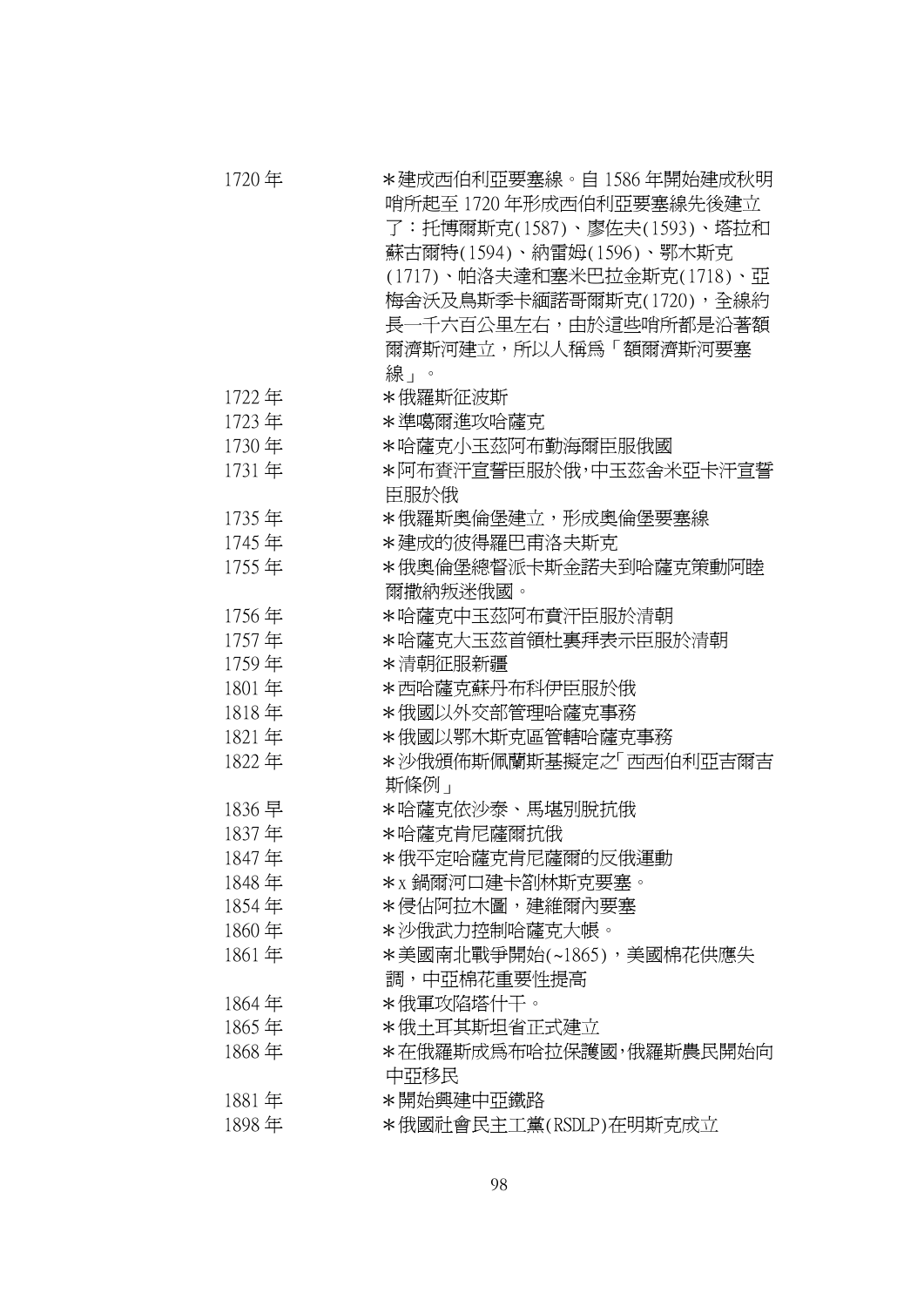| 1904年   | *日俄戰爭                       |
|---------|-----------------------------|
| 1905年   | *第一次俄羅斯革命                   |
| 1914年   | *第一次世界大戰。                   |
| 1916年   | *俄羅斯對中亞爲戰爭動員引起中亞民眾叛亂        |
| 1917年   | *二月革命                       |
|         | *十月社會主義革命                   |
| 1922年   | *史達林主持制定[成立蘇維埃聯盟條約和宣言]      |
| 1924年   | *通過蘇聯憲法                     |
|         | *中亞各民族共和國劃界確定               |
| 1925年4月 | *改稱哈薩克蘇維埃社會主義自治共和國          |
| 1928年   | *第一次五年汁劃(~1923)             |
| 1933年   | *第二次五年計劃                    |
| 1936年   | *加入蘇聯                       |
| 1938年   | *第三次五年計劃                    |
| 1943年   | *中亞・哈薩克斯坦・穆斯林宗教事務局設立        |
| 1951年   | *第五次五年計劃                    |
| 1954年   | *一百萬名歐俄青年進入哈薩克墾荒。           |
| 1956年   | *第六次五年計劃                    |
| 1959年   | *第七次五年計劃                    |
| 1964年   | *伊朗、土耳其、巴基斯坦三國地區開發合作機構      |
|         | 設立                          |
| 1966年   | *第八次五年汁劃                    |
| 1971年   | *第九次五年計劃                    |
| 1976年   | *第十次五年汁劃                    |
| 1979年2月 | *伊朗革命                       |
| 12月     | *蘇聯入侵阿富汗                    |
| 1981年   | *第十一次五年計劃                   |
| 1985年   | *地域開發協力機構改組爲經濟協力機構(ECO)設    |
|         | 立                           |
|         | *戈巴契失就任蘇共總書記                |
| 1986年   | *第十二次五年計劃                   |
| 12月16日  | *阿拉木圖事件爆發                   |
| 1988年5月 | *蘇聯自阿富汗搬軍                   |
| 1989年2月 | *鹹海鹽份上升至三萬 ppm1 (1960 年代約一萬 |
|         | ppm)                        |
| 6月      | *哈薩克西部烏澤尼市哈薩克人與高加索工人流       |
|         | 血衝突。                        |
|         | *中亞諸國各民族語制定爲國家語             |
|         | *納紮貝耶夫任哈薩克共党第一書記            |
| 7月      | *塔吉克與吉爾吉斯因水權問題引發兩民族村人       |